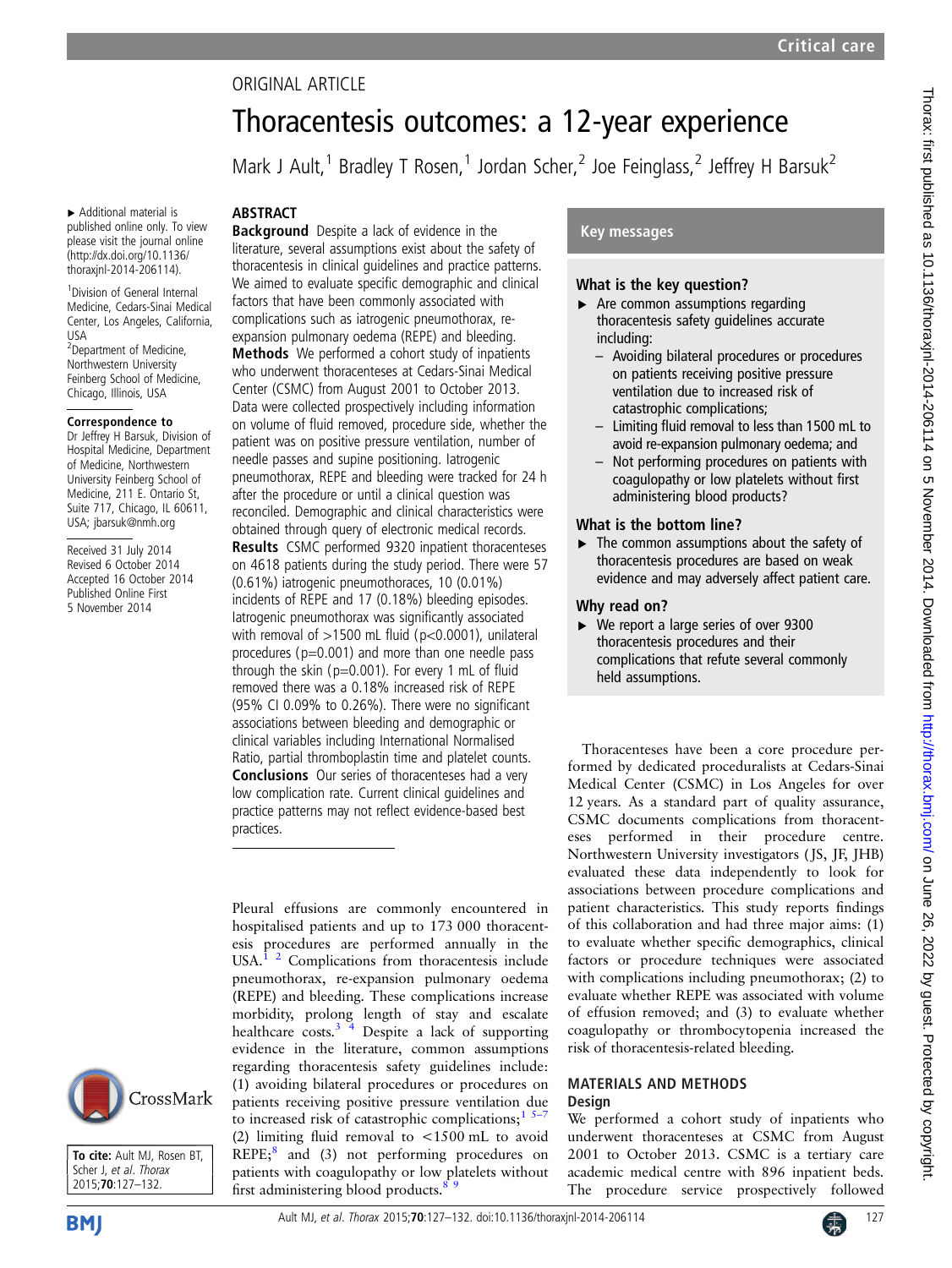patients for complications up to 24 h after the procedure was completed, and we evaluated these cases for factors associated with these complications. The CSMC and Northwestern University Institutional Review Boards approved this study.

# Procedure protocol and registry complication data

Inpatients at CSMC were referred to the procedure service for thoracenteses by physicians directly involved in each patient's care. The thoracenteses in this study were all performed or supervised by a single clinician/author (MJA) who is the medical director of the procedure service. Procedures were performed in a dedicated suite or at the patients' bedside. Portable ultrasound was routinely used for fluid localisation through site marking (not real-time) and a safety-tipped needle/catheter was used in all cases. Fluid was removed by manual hand pumping. Aspirations were done with a 10 mL syringe to optimise the ability to detect resistance changes. Ultrasound was used to monitor the progress of fluid removal by intermittently interrogating the pleural space throughout the procedure. Attempts were made in all cases to remove all of the fluid present in the pleural space. However, if resistance to aspiration became notable relative to baseline resistance and/or the patient became symptomatic with chest tightness, cough or pain referred to the upper chest or neck, thoracentesis was terminated. If residual fluid was present in these circumstances, the possibility of trapped lung was noted. Vacuum bottles were used for fluid removal only in rare circumstances. Chest X-rays were only ordered after the procedure if there was a change in patient symptoms or it was clinically necessary to document lung re-expansion. Patients were not treated with blood product administration for coagulopathy or low platelets before the procedure was performed.

Data were collected prospectively by the proceduralist (MJA) at the time of the procedure, including: volume of fluid removed, procedure side, whether the patient was on invasive or non-invasive positive airway pressure ventilation, number of needle passes and supine positioning. Patients were followed for complications up to 24 h after the procedure or until a clinical question of a complication was reconciled. Recorded complications included pneumothorax, REPE, haemothorax, site bleeding or haematoma, splenic laceration and vasovagal reactions. All data were recorded in a hand-held database (HanDbase, DDH Software).

Patients were considered to have a pneumothorax based on follow-up chest X-ray findings or if the operator began aspirating significant amounts of air with an absence of lung sliding on bedside ultrasound. In cases where it was unclear if the patient had trapped lung or pneumothorax, the diagnosis of pneumothorax was assigned. Resultant air in the pleural space was considered to be a result of trapped lung if radiographically the air identically conformed to the prior fluid shadow, air was noted in a non-gravity-dependent location only, or if there was residual fluid remaining by ultrasound that could not be aspirated due to excessive negative pressure required. Patients were diagnosed with REPE if there was acute decompensation (increased work of breathing or oxygen needs) within the first 24 h of the procedure and unilateral pulmonary oedema on the chest X-ray or isolated unilateral pulmonary oedema with lack of another more likely diagnosis. Haemothorax was diagnosed if a patient had rapid reaccumulation of pleural fluid with a drop in haemoglobin (2 g/dL) or serosanguinous or bloody fluid was discovered on a follow-up thoracentesis. Bleeding complications were combined into one category entitled haemothorax/bleeding/haematoma. Pneumothorax, REPE, haemothorax, site bleeding, haematoma,

splenic laceration and vasovagal reactions were combined into an 'any complications' category for further analysis.

We also performed a query of the electronic medical record on patient demographic and clinical information for the admission during which the thoracentesis was performed including: age, sex, body mass index (BMI), International Normalised Ratio (INR), partial thromboplastin time (PTT), platelet counts  $(10^3/\mu L)$  and International Classification of Diseases, 9th Revision (ICD-9) codes. Our query for laboratory data retrieved the closest laboratory entry up to 48 h before the procedure. If no laboratory data were available before the procedure, the query searched for laboratory data up to 24 h after the procedure. We used ICD-9 diagnosis codes to calculate patients' Charlson scores (a severity of illness indicator based on 19 chronic disease comorbidities which predicts 1-year mortality for hospitalised medical patients).<sup>10</sup><sup>11</sup>

# Statistical analysis

We used random effects Poisson regression to model the likelihood of either iatrogenic pneumothorax or of any complications. Poisson regression was used because all dependent variables were rare counted events. Random effects Poisson regression adjusts SEs for multiple procedures for individual patients (clustering) and estimates an incidence rate ratio that is closer to the relative risk than the OR when the incidence is low. We first performed a univariate analysis of associations between any complications or pneumothorax and patients' age, sex, BMI, Charlson score, INR, PTT, platelet counts, fluid volume removed, procedure side (bilateral or unilateral), whether the patient was on invasive or non-invasive or mechanical ventilation, number of needle passes and supine positioning. Only univariate associations at the  $p \le 0.1$  level were included in further multivariate analysis.

Based on univariate findings described below, the model of any complication included BMI, PTT, volume removed, bilateral procedures and number of needle passes, while the iatrogenic pneumothorax model included sex, BMI, PTT, volume removed, bilateral procedures, number of needle passes and supine position. There were too few outcomes to perform separate analyses of REPE and haemothorax/bleeding/haematoma. However, because of assumed clinical risk, we did perform univariate Poisson regression models for the association of REPE with fluid volume removed and the association of patients' INR, PTT and platelet counts with the likelihood of haemothorax/ bleeding/haematoma.

# RESULTS

# Incidence of complications and risk factors

The CSMC procedure service performed 9320 inpatient thoracentesis procedures for 4618 patients during the study period. There were 3796 bilateral procedures performed. Unilateral thoracenteses were performed on 2426 patients, 2192 had two procedures, (coincidentally) 2192 also had three procedures, 916 had four procedures and one patient had 27 procedures. Of the 9320 procedures, 91 (0.98%) had any complication (including 5 patients who experienced 2 complications). There were 57 (0.61%) iatrogenic pneumothoraces, 10 (0.01%) REPE, 17 (0.18%) bleeding episodes of which 5 (0.05%) were haemothoraces, 1 (0.01%) splenic laceration and 6 (0.06%) vasovagal reactions. Patient clinical and demographic characteristics by procedure and complications are shown in [table 1](#page-2-0). Charlson score data were missing in 406/9320 (4.4%) patients, four of whom had any complication and one had a pneumothorax; INR data were missing in 415/9320 (4.5%) patients, four of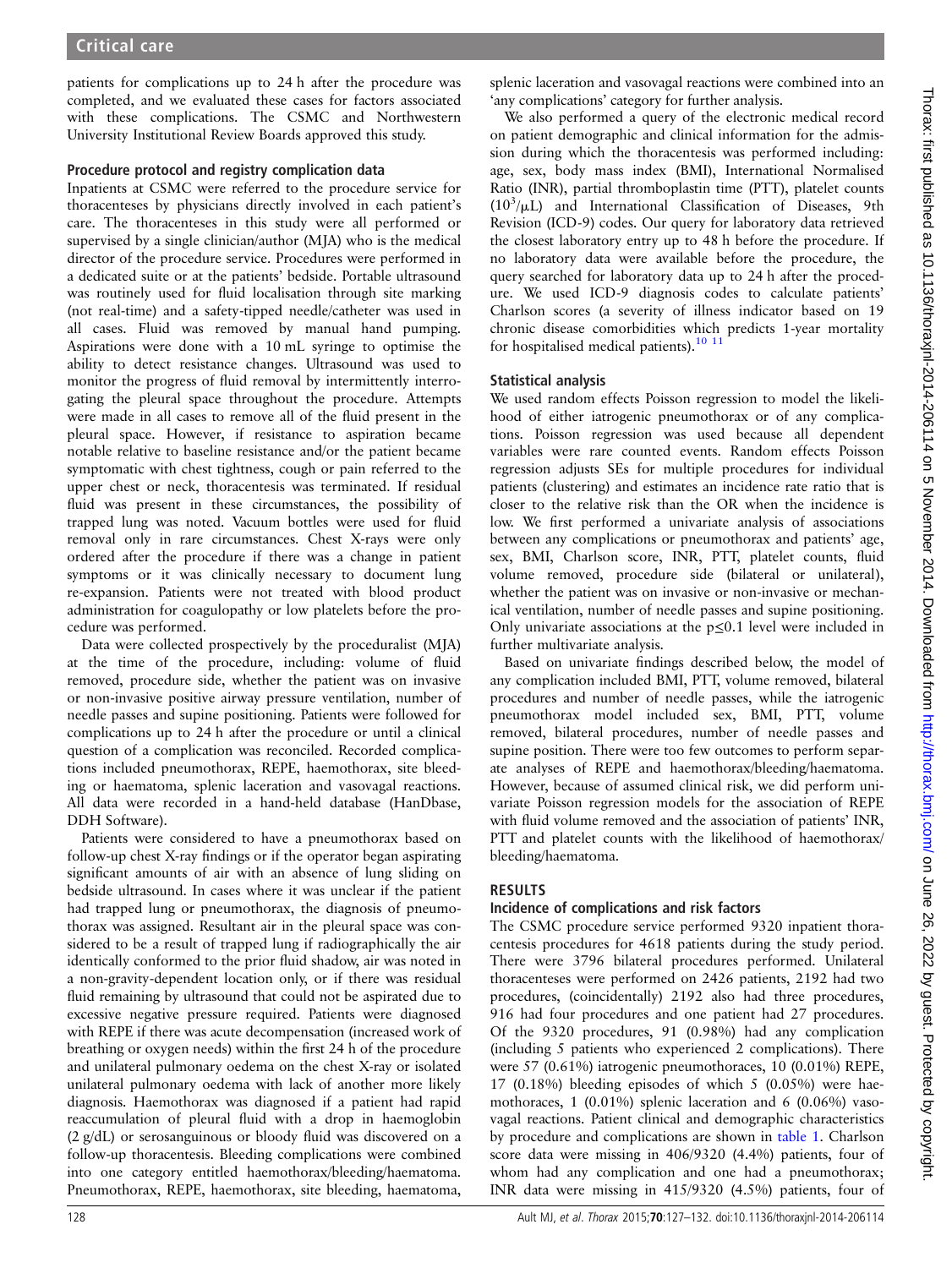<span id="page-2-0"></span>

|                                                        | All procedures<br>$(N=9320)$ | <b>Procedures with</b><br>any complication<br>$(N=91)$ | p Value* | <b>Procedures with</b><br>pneumothorax<br>$(N=57)$ | p Value*     |
|--------------------------------------------------------|------------------------------|--------------------------------------------------------|----------|----------------------------------------------------|--------------|
| Age (years), n (%)                                     |                              |                                                        | 0.46     |                                                    | 0.74         |
| <60                                                    | 2194 (23.77)                 | 26 (28.57)                                             |          | 13 (22.81)                                         |              |
| $60 - 75$                                              | 2906 (31.48)                 | 22 (24.18)                                             |          | 17 (29.82)                                         |              |
| $>75$                                                  | 4220 (45.72)                 | 43 (47.25)                                             |          | 27 (47.37)                                         |              |
| Male, n (%)                                            | 4656 (50.44)                 | 52 (57.14)                                             | 0.19     | 35 (61.40)                                         | 0.10         |
| BMI category, n (%)                                    |                              |                                                        | 0.02     |                                                    | 0.06         |
| Underweight <18.0                                      | 603 (6.53)                   | 9(9.90)                                                |          | 9(15.79)                                           |              |
| Normal weight 18.0-24.9                                | 4611 (50.0)                  | 45 (49.45)                                             |          | 24 (42.11)                                         |              |
| Overweight 25-29.9                                     | 2508 (26.17)                 | 25 (27.47)                                             |          | 17 (29.82)                                         |              |
| Obese 30-39.9                                          | 1392 (15.08)                 | 12 (13.19)                                             |          | 7(12.28)                                           |              |
| Morbidly obese >40                                     | 206 (2.23)                   | $\pmb{0}$                                              |          | $\mathbf{0}$                                       |              |
| Charlson score, mean (SD)                              | 3.6(2.9)                     | 4.0(3.2)                                               | 0.16     | 3.9(2.9)                                           | 0.41         |
| INR category, n (%)                                    |                              |                                                        | 0.97     |                                                    | 0.58         |
| $0.8 - 1.49$                                           | 6589 (70.80)                 | 61 (67.03)                                             |          | 39 (68.40)                                         |              |
| $1.5 - 2.99$                                           | 2005 (21.5)                  | 20 (22.00)                                             |          | 13 (22.80)                                         |              |
| >3.1                                                   | 301(3.2)                     | 5(5.50)                                                |          | 1(1.80)                                            |              |
| Partial thromboplastin time, mean (SD)                 | 41.3 (21.8)                  | 46.3 (27.8)                                            | 0.03     | 47.0 (32.5)                                        | 0.06         |
| Platelet category, n (%)                               |                              |                                                        | 0.55     |                                                    | 0.21         |
| $<$ 20                                                 | 53 (0.57)                    | 0                                                      |          | $\pmb{0}$                                          |              |
| $20 - 49$                                              | 359 (3.90)                   | 4(4.40)                                                |          | 2(3.51)                                            |              |
| $50 - 100$                                             | 1002 (10.9)                  | 13 (14.29)                                             |          | 5(8.77)                                            |              |
| >100                                                   | 7670 (82.10)                 | 74 (84.61)                                             |          | 48 (84.21)                                         | 7670 (82.10) |
| Volume category, n (%), mL                             |                              |                                                        | < 0.0001 |                                                    | < 0.0001     |
| $\mathbf{0}$                                           | 35 (0.38)                    | 1(1.10)                                                |          | 1(1.75)                                            |              |
| $1 - 1500$                                             | 8486 (91.94)                 | 65 (71.43)                                             |          | 38 (66.67)                                         |              |
| >1500                                                  | 799 (8.66)                   | 25 (27.47)                                             |          | 18 (31.58)                                         |              |
| Bilateral procedure, n (%)                             | 3796 (41.12)                 | 19 (20.89)                                             | < 0.0001 | 10 (17.54)                                         | < 0.0001     |
| Invasive or non-invasive mechanical ventilation, n (%) | 1377 (14.92)                 | 17 (18.68)                                             | 0.49     | 11 (19.30)                                         | 0.37         |
| Needle passes category, n (%)                          |                              |                                                        | 0.002    |                                                    | 0.001        |
| 1                                                      | 9190 (99.57)                 | 89 (97.80)                                             |          | 55 (96.49)                                         |              |
| $\geq$ 2                                               | 73 (0.78)                    | 2(2.20)                                                |          | 2(3.51)                                            |              |
| Supine, n (%)                                          | 473 (5.12)                   | 6(6.59)                                                | 0.51     | 6(10.53)                                           | 0.08         |

All comparisons are at the univariate level.

\*All listed categorical variables were made continuous in the univariate Poisson regression.

BMI, body mass index; INR, International Normalised Ratio.

whom had any complication and four had pneumothorax; PTT values were missing in 467/9320 (5.0%) patients, four of whom had any complication and four had pneumothorax; and platelet counts were missing in 236/9320 (2.5%) patients, of whom none had any complications while two had pneumothorax.

The incidence of any complication was significantly higher for underweight patients compared with those of normal weight  $(p=0.02)$ , in patients with higher PTT ( $p=0.04$ ), those with  $>1500$  mL removed compared with 1-1500 mL (p<0.0001), patients having unilateral compared with bilateral procedures (p<0.0001) and patients with more than one needle pass through the skin ( $p=0.002$ ; table 1). No other variables were associated with complications at the  $p \le 0.1$  level.

Iatrogenic pneumothorax was significantly associated with >1500 mL of fluid removed compared with 1–1500 mL  $(p<0.0001)$ , unilateral procedures  $(p=0.001)$  and more than one needle pass through the skin (p=0.001; table 1). The needle pass associations for both any complication and iatrogenic pneumothorax were completely driven by three needle passes as no patients had complications with two needle passes. Other variables associated with pneumothorax at the  $p \le 0.1$ 

level are shown in table 1. There were no associations between pneumothorax and Charlson score or positive pressure ventilation.

In the Poisson regression model, the effect of fluid volume (mL) removed on the likelihood of REPE was significant (p<0.0001, 95% CI 1.0009 to 1.0026). The association of volume removed with the likelihood of REPE is reflected by the fact that there were no events when no fluid was removed, four events (0.05%) when 1–1500 mL was removed and six events  $(0.75\%)$  when  $>1500$  mL was removed. Details on the demographic characteristics for patients with REPE are shown in online supplementary E-table 1.

There were no significant associations between bleeding and demographic or clinical variables including INR, PTT and platelet counts. Details on the 17 cases of bleeding are shown in online supplementary E-table 2.

# Multivariable models of risk factors for any complications and pneumothorax

In the multivariable models, every 1 unit increase in PTT was significantly associated with a 0.08% increased risk of any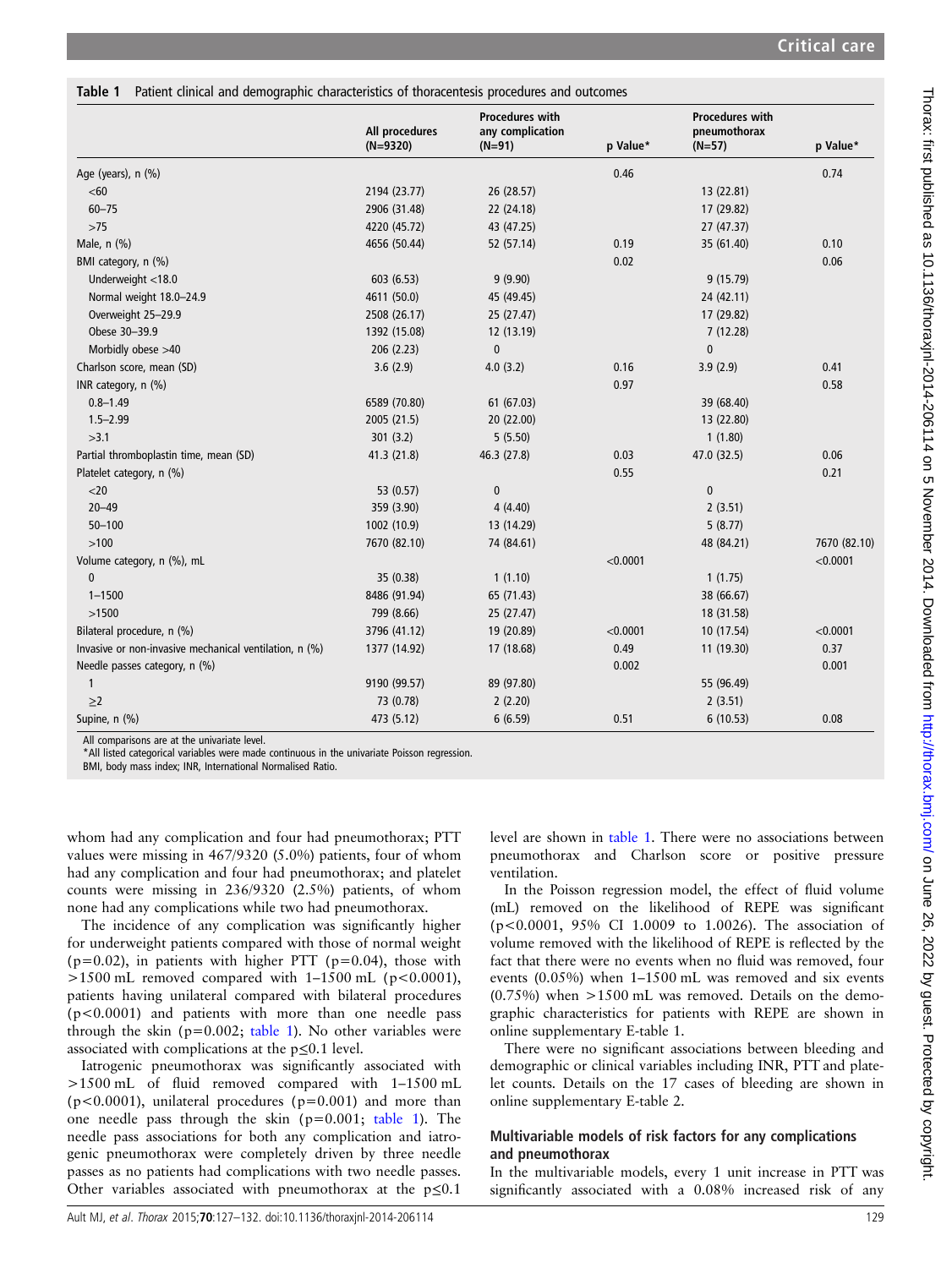<span id="page-3-0"></span>

|  |  |  |  |  | Table 2 Multiple regression analysis for any complication |
|--|--|--|--|--|-----------------------------------------------------------|
|--|--|--|--|--|-----------------------------------------------------------|

|                                                                                                  |                      | 95% CI |       |                     |
|--------------------------------------------------------------------------------------------------|----------------------|--------|-------|---------------------|
|                                                                                                  | Incidence rate ratio |        |       | Lower Upper p Value |
| Continuous PTT*                                                                                  | 1.01                 | 1.008  | 1.02  | 0.031               |
| <b>BMI</b> category                                                                              |                      |        |       |                     |
| Normal weight 18.0-24.9                                                                          | Reference            |        |       |                     |
| Underweight <18.0                                                                                | 1.50                 | 0.68   | 3.32  | 0.32                |
| Overweight 25-29.9                                                                               | 0.95                 | 0.56   | 1.60  | 0.85                |
| Obese 30-39.9                                                                                    | 0.89                 | 0.46   | 1.72  | 0.73                |
| Morbidly obese $>40$                                                                             | No events (constant) |        |       |                     |
| Fluid volume removed category                                                                    |                      |        |       |                     |
| $\Omega$                                                                                         | No events (constant) |        |       |                     |
| $1 - 1500$ mL                                                                                    | Reference            |        |       |                     |
| $>1500$ mL*                                                                                      | 3.88                 | 2.35   | 6.40  | < 0.0001            |
| Bilateral*                                                                                       | 0.45                 | 0.27   | 0.77  | 0.003               |
| Needle passes category                                                                           |                      |        |       |                     |
| 1                                                                                                | Reference            |        |       |                     |
| $\geq$ 2                                                                                         | 3.13                 | 0.74   | 13.23 | 0.12                |
| *Statistically significant at p<0.05.<br>BMI, body mass index; PTT, partial thromboplastin time. |                      |        |       |                     |

complication ( $p=0.03$ ), while removing  $>1500$  mL of fluid was associated with 3.8 times higher risk (p<0.0001; table 2). Patients who underwent bilateral procedures experienced a 55% lower risk of any complication than those who underwent unilateral procedures ( $p=0.003$ ).

In the pneumothorax model (table 3), underweight patients (BMI <18) were three times more likely to have had an iatrogenic pneumothorax (p=0.02) than normal weight patients. Bilateral procedures were associated with a 61% lower likelihood of pneumothorax (p=0.01). Removing >1500 mL fluid  $(p<0.0001)$  and two or more needle passes  $(p=0.03)$  were

|  |  |  |  |  | Table 3 Multiple regression analysis for pneumothorax |
|--|--|--|--|--|-------------------------------------------------------|
|--|--|--|--|--|-------------------------------------------------------|

|                                                                               | latrogenic pneumothorax |        |              |          |  |  |
|-------------------------------------------------------------------------------|-------------------------|--------|--------------|----------|--|--|
|                                                                               |                         | 95% CI |              |          |  |  |
| Significant variable                                                          | Incidence ratio         | Lower  | <b>Upper</b> | p Value  |  |  |
| Female                                                                        | 0.93                    | 0.51   | 1.70         | 0.82     |  |  |
| <b>BMI</b> category                                                           |                         |        |              |          |  |  |
| Normal weight 18.0-24.9                                                       | Reference               |        |              |          |  |  |
| Underweight <18.0*                                                            | 3.00                    | 1.22   | 7.38         | 0.017    |  |  |
| Overweight 25-29.9                                                            | 1.17                    | 0.59   | 2.33         | 0.65     |  |  |
| Ohese 30-39.9                                                                 | 0.97                    | 0.40   | 2.34         | 0.94     |  |  |
| Morbidly obese >40                                                            | No events (constant)    |        |              |          |  |  |
| PTT                                                                           | 1.01                    | 1.00   | 1.02         | 0.059    |  |  |
| Volume category (mL)*                                                         |                         |        |              |          |  |  |
| $\mathbf{0}$                                                                  | No events (constant)    |        |              |          |  |  |
| $1 - 1500$                                                                    | Reference               |        |              |          |  |  |
| >1500                                                                         | 4.87                    | 2.52   | 9.42         | < 0.0001 |  |  |
| Supine                                                                        | 1.37                    | 0.51   | 3.67         | 0.53     |  |  |
| Bilateral*                                                                    | 0.39                    | 0.19   | 0.81         | 0.011    |  |  |
| Needle passes category                                                        |                         |        |              |          |  |  |
| 1                                                                             | Reference               |        |              |          |  |  |
| $>2*t$                                                                        | 5.23                    | 1.17   | 23.88        | 0.031    |  |  |
| *Statistically significant at p<0.05.<br>+ Dete duizze bu thuga noodlo noocoo |                         |        |              |          |  |  |

†Data driven by three needle passes.

BMI, body mass index; PTT, partial thromboplastin time.

each associated with approximately five times higher risk of pneumothorax (table 3).

#### **DISCUSSION**

The overall complication rate (0.98%) and pneumothorax rate (0.61%) for this large series of patients was lower than many published studies.[3 8](#page-4-0) Available literature indicates that thoracentesis-associated pneumothorax occurs 0–19% of the time, while experienced performers achieve rates closer to  $3.9\%$ .<sup>3</sup> In 2010 the British Thoracic Society (BTS) published the only clinical guidelines for thoracentesis.<sup>[8](#page-4-0)</sup> Their consensus statement, not based on quality evidence, recommended against removing >1500 mL of pleural fluid to reduce the risk of pneumothorax and REPE and avoiding procedures in patients on anticoagulants or with an INR of  $\geq 1.5$ .<sup>[8](#page-4-0)</sup>

In our study, significant factors associated with any complications were mostly driven by the frequency of iatrogenic pneumothorax. We cannot easily explain the relationship between increasing PTT and any complication, although the relationship was very small and we believe that it is not likely to be clinically meaningful because it was not specifically associated with bleeding complications. Further research is needed to investigate this relationship. Underweight patients were at higher risk for pneumothorax, probably because of the potential risk of underestimating the distance the needle entered through the skin and lack of relying on ultrasound measurements, shorter distances between the chest wall and the lung and/or less tolerance for invasive procedures due to poor nutritional status or overall health. It is not surprising that more needle passes would increase the risk of pneumothorax (2/73, 2.7%) because this is suggestive of a more difficult procedure. The association between larger fluid volumes removed and iatrogenic pneumothorax has also been seen in other studies. $8 \text{ A}$  $8 \text{ A}$  likely explanation is that many of these patients may have had trapped lung before the procedure, and after large volumes were removed the areas of air/vacuum in the chest mimicked pneumothorax by appearing more prominent on the chest X-ray.

Bilateral procedures were associated with a lower incidence of pneumothorax. It seems reasonable that, if a unilateral procedure goes well (no obvious complications), the other pleural space can safely be drained.<sup>[5](#page-4-0)</sup> Despite lacking evidence, drainage of bilateral pleural effusions may be clinically warranted to optimise pulmonary function and wean patients off mechanical ventilation. The most logical explanation as to why bilateral procedures would have a lower risk of pneumothorax is that, if the first side procedure caused a complication, then attempts would be aborted on the other side. We do not know how many patients were planned for a bilateral procedure but only underwent a unilateral procedure. Additionally, it is possible that there are unknown patient factors that reduce the risk for the first side which are then conferred to the procedure on the other side. Contrary to other studies, our study showed that positive pressure ventilation was not associated with higher rates of pneumothorax[.6 7](#page-4-0) One meta-analysis reported a mean pneumothorax rate of 3.4% in 14 studies of patients undergoing thoracentesis on positive pressure ventilation, $\bar{z}$  although our overall pneumothorax rate in patients receiving positive pressure ventilation was 0.8%.

The cause of REPE continues to be a matter of debate. Reported incidence ranges from  $0.2\%$  to  $14\%$ <sup>[12 13](#page-4-0)</sup> and carries a disproportionately high mortality rate that approaches 20%.<sup>[8](#page-4-0)</sup> Our overall REPE rate was extremely low, occurring in only 10 cases (0.01%) overall, with no deaths. $14 \frac{15}{15}$  We did discover a significantly higher risk of REPE when a higher volume was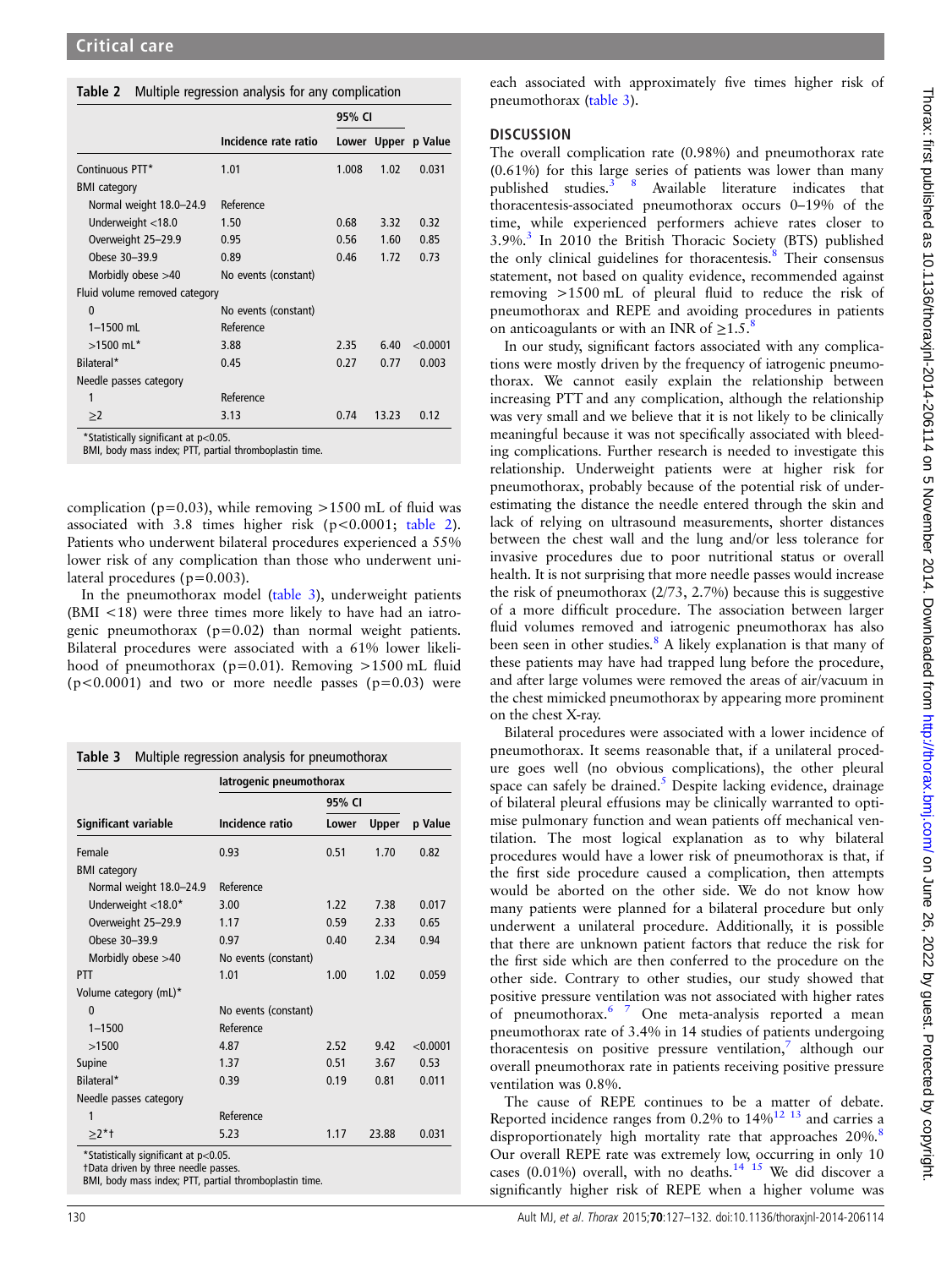<span id="page-4-0"></span>removed. Interestingly, previous publications have discussed the possible aetiology of REPE being related to pressure rather than to volume,<sup>8</sup> and some studies have failed to show a relationship between volume and REPE.<sup>12 13</sup> However, the overall numbers of REPE and patients in these studies were small and they may have been underpowered. Our operator routinely used the hand pumping method to remove fluid, generally avoided the use of vacuum bottles and did not use manometry.<sup>[16 17](#page-5-0)</sup> Fluid removal was complete unless patients had worsening symptoms $^{18}$  $^{18}$  $^{18}$  or the operator had the subjective sensation of increasingly negative intrapleural pressure, in which case the procedure was terminated early. Despite the relationship seen between volume removed and REPE in our study, volume is likely to play less of a role in the formation of REPE than a number of other factors which include pleural and lung elastance, chest cavity volume and degree of visceral pleural disease. Higher volumes may just put patients at a higher risk for REPE because of these other factors that accompany it. It is also possible that the major factor contributing to higher rates of REPE in large volume removal is the degree of negative pressure needed to aspirate all the fluid. Of note, many of our REPE complications were associated with non-inflammatory conditions that would not necessarily be expected to cause REPE such as liver disease, heart failure and nephrotic syndrome [\(table 2](#page-3-0)). Future REPE studies that control for diagnosis and fluid consistency (transudative or exudative) might prove illustrative, as would large randomised controlled trials to look at the safety of removing high volumes relative to intrathoracic pressures (with the use of real-time manometry).

The risk of bleeding in patients with coagulopathy has not been well established. In fact, the BTS guidelines are based on one retrospective series that showed the bleeding risk was lower in patients with coagulation studies below  $2 \times$  the upper limit (INR <1.5) and platelets  $>50000/\mu L$ .<sup>8</sup> 9 However, our data failed to prove a bleeding risk in patients with coagulopathy or low platelets.

Our study had several limitations. First, all thoracenteses were performed at a single site and were performed or supervised by one proceduralist. Further, only the proceduralist documented complications and may have been biased to underreport. We do not believe this to be the case, however, because all data were originally collected for quality assurance and performance improvement intent and without a plan to analyse or publish. In fact, the registry data included complications in a conservative manner, counting complications in areas where clinical certainty was not necessarily present. Additionally, all complications were tracked for 24 h after the procedure or until a clinical question was reconciled. Although it is possible that some complications may have been missed using this method, most thoracentesisrelated complications occur within 24 h. While delayed complications were not systematically tracked to detect complications presenting to another institution, those patients presenting to CSMC with a delayed complication were detected as the procedure centre was routinely contacted for follow-up. Another limitation is related to limited statistical power with few REPE or bleeding complications such that haemothorax, site bleeding and haematomas needed to be combined into one category. This is important because we could not test for other confounding variables in REPE or bleeding models. Finally, many patients underwent more than one procedure across admissions. Although this was accounted for in the analysis by controlling for clustering at the patient level, the overall rate of complications per patient (not per procedure) was 1.86% including a 1.23% pneumothorax rate. These per-person rates may be more

# **CONCLUSIONS**

This series of thoracenteses had a very low overall complication rate, serving as yet another example that high procedure volume and operator experience are major determinants in outcomes.19–[22](#page-5-0) The results also suggest that many current clinical guidelines and practice patterns may not reflect evidence-based best practices, while others do appear to have statistical merit. Ultimately, it is our strong recommendation that decisions regarding whether or not to perform bilateral procedures on patients receiving positive pressure ventilation, how much fluid to remove and the need for blood product transfusion should be left in the hands of fully informed and experienced clinicians. It may not be possible to achieve our same results in centres with a lower number of procedures and expertise.

Acknowledgements We acknowledge Drs Douglas Vaughan and Kevin O'Leary for their support and encouragement of this work. We would also like to thank Julian Martinez and the Cedars-Sinai Enterprise Information Systems Department for assistance with our data query.

Contributors MJA contributed to the study conception and design, performance of all the thoracenteses, data acquisition and writing, editing and final approval of the manuscript. BTR contributed to the study conception and design, data acquisition and writing, editing and final approval of the manuscript. JS contributed to the data acquisition, statistical analysis, editing and final approval of the manuscript. JF contributed to the study design, data acquisition, statistical analysis, editing and final approval of the manuscript. JHB contributed to the study conception and design, data acquisition, statistical analysis and writing, editing and final approval of the manuscript.

Funding The contributions of JS, JF and JHB to this project were partly supported by grant R18HS021202-01 from the Agency for Healthcare Research and Quality (AHRQ). AHRQ had no role in the preparation, review or approval of the manuscript.

#### Competing interests None.

**Ethics approval** Ethics approval was obtained from Cedars-Sinai and Northwestern University Institutional Review Board.

Provenance and peer review Not commissioned; externally peer reviewed.

#### **REFERENCES**

- 1 Light RW. Pleural diseases. 5th edn. Philadephia: Lippincott Williams & Wilkins, 2007.
- 2 Owings MF, Kozak LJ. Ambulatory and inpatient procedures in the United States, 1996. Vital Health Stat 13 1998;(139):1–119.
- Gordon CE, Feller-Kopman D, Balk EM, et al. Pneumothorax following thoracentesis: a systematic review and meta-analysis. Arch Intern Med 2010;170:332–9.
- 4 Mercaldi CJ, Lanes SF. Ultrasound guidance decreases complications and improves the cost of care among patients undergoing thoracentesis and paracentesis. Chest 2013;143:532–8.
- Puchalski JT, Argento AC, Murphy TE, et al. Etiologies of bilateral pleural effusions. Respir Med 2013;107:284–91.
- 6 Azoulay E. Pleural effusions in the intensive care unit. Curr Opin Pulm Med 2003;9:291–7.
- 7 Goligher EC, Leis JA, Fowler RA, et al. Utility and safety of draining pleural effusions in mechanically ventilated patients: a systematic review and meta-analysis. Crit Care 2011;15:R46.
- 8 Havelock T, Teoh R, Laws D, et al. Pleural procedures and thoracic ultrasound: British Thoracic Society pleural disease guideline 2010. Thorax 2010;65(Suppl 2): ii61–76.
- 9 McVay PA, Toy PT. Lack of increased bleeding after paracentesis and thoracentesis in patients with mild coagulation abnormalities. Transfusion 1991;31:164–71.
- 10 Deyo RA, Cherkin DC, Ciol MA. Adapting a clinical comorbidity index for use with ICD-9-CM administrative databases. J Clin Epidemiol 1992;45:613–19.
- 11 Romano PS, Roos LL, Jollis JG. Adapting a clinical comorbidity index for use with ICD-9-CM administrative data: differing perspectives. J Clin Epidemiol 1993;46:1075–9.
- 12 Echevarria C, Twomey D, Dunning J, et al. Does re-expansion pulmonary oedema exist? Interact Cardiovasc Thorac Surg 2008;7:485–9.
- 13 Feller-Kopman D, Berkowitz D, Boiselle P, et al. Large-volume thoracentesis and the risk of reexpansion pulmonary edema. Ann Thorac Surg 2007;84:1656–61.